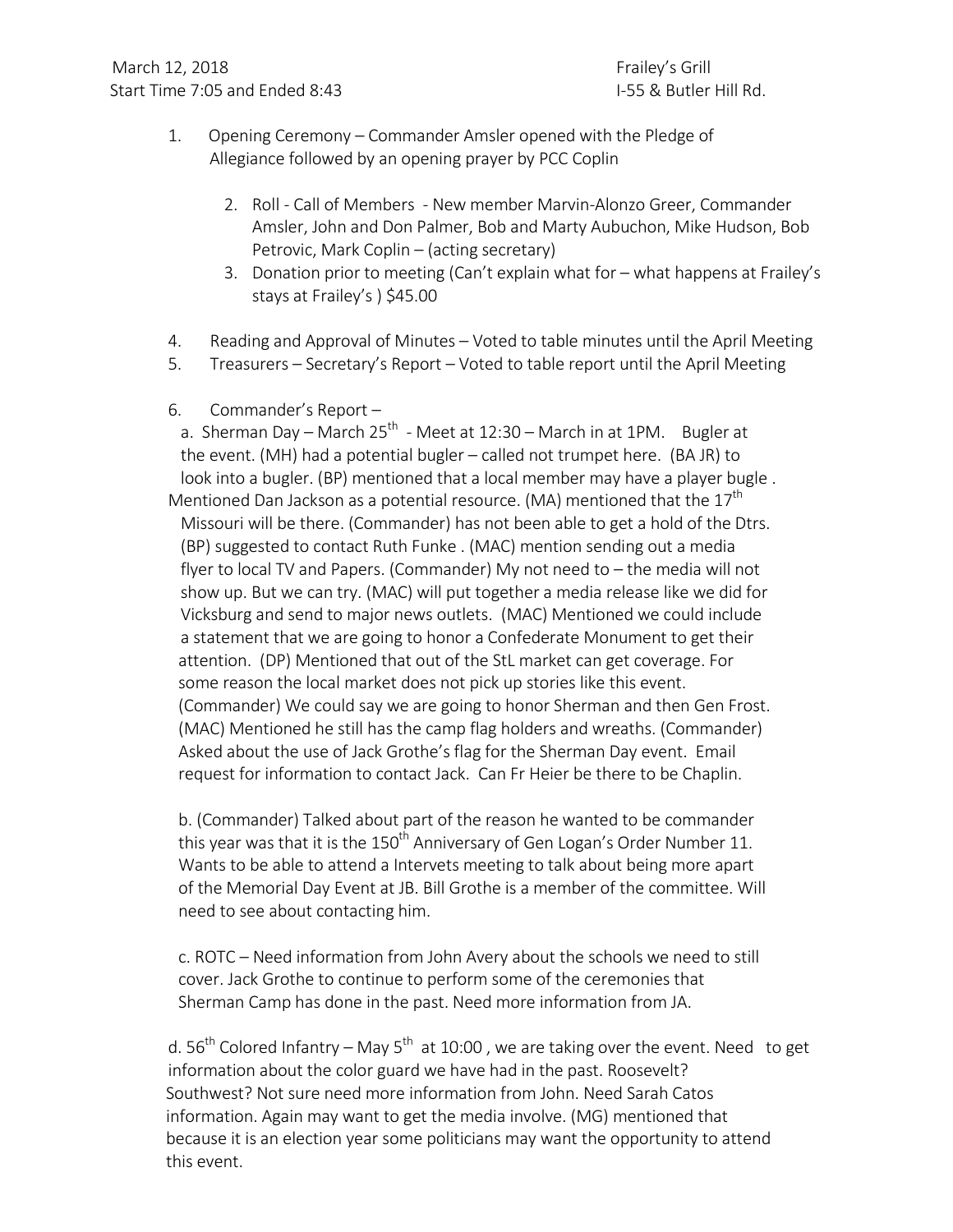e. Lincoln Tomb Event April  $14^{\text{th}}$  – arrive by 9:30 and march in at 9:45. Program starts at 10:00. Wreaths to be placed. Registration forms in the Banner per (BP). (DP) Mentioned National has released a challenge coin for the  $150<sup>th</sup>$  Anniversary for order number 11.

 f. (Commander) How many Sherman camp members transferred to Grant Camp. Some members reported 3 have transferred. Not able to name who they are.

g. Website – needs to be talked about when Walt is back. Concerns mentioned with the cost and the storage limits on the site.

- 7. Senior Vice Commander's Report / Junior Vice Commander's Report SVC not present. JVC  $-$  He is in the process of finding a bugler. Nothing else to report.
- 8. Department Report / National Report -

a. Department meeting was short per (BP and MA) – Most of the discussion was on the changes to the bylaws. (Commander) Was told to hold on this. Read the motion for the Dept and then reported we can continue the process. The wording does not reflect that we are already a 503c but it uses the wording to become a 503c.

b. Department Encampment to be held in Lebanon,  $MO - (MA)$  Registration information at the website.

c. 2021 National Encampment – (BP) waiting on information from National. The organizational manual is now 45 pgs. COA has voted that the Ladies Organizations are paying too much for the encampments. Was \$550.00 for the Allied Orders to attend. Now it has gone up to \$700.00. Now have to sign up with the Sons and have the funds upfront to attend an encampment. (DP) This is a fiasco at the National level. Spent so much of his time in command to help heal and bring the Allied orders back together. Now in the course of a few years the Ladies organizations that help us in our time of need are not wanting to attend our encampments. (BP) The ladies organizations in the past have held us up and help get back on our feet. If the ladies leave the encampment and hold a separate event their husbands will be going with their wives. Then the Sons encampment will suffer. (Commander) You lose butts in beds and your costs start going up. The price of conventions depends on how many people will attend. You need to have a guaranteed number of attendees. (BP) if you don't National will not pick up the loss the Department is up to pay the difference. Without number the meeting rooms will cost more and the meals will cost more. (Commander) If we do get 2021 we need to try to get the Allied Orders back in attendance. We need to circumvent National somehow. (MG) Use information on the Allied orders members and get that information to the Commander to change the policy.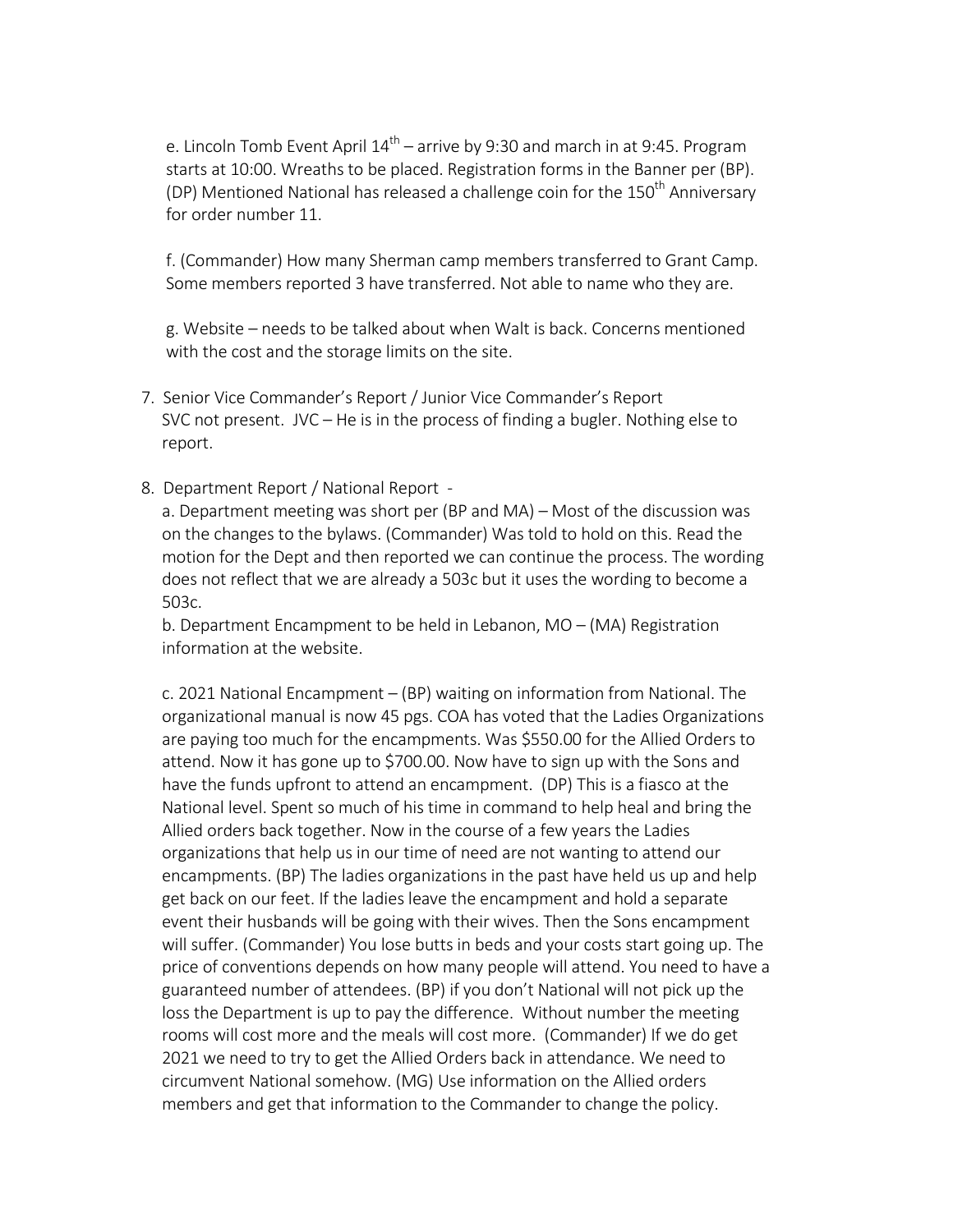(Commander) What needs to change to get this policy reversed. (MA and DP) Can who runs National. Change the leadership, change the Encampment policies. Will take several years to resolve this issue. (Commander) I have no faith in the organization in the making of a good decision. (MAC) Commander should I write this or keep it off the record? (Commander) Keep in the minutes. Their decision is Stupid! (DP) Need to have this done at National. Need to discuss this with the incoming Commander in Chief Don Shaw. Will need to sit down and talk about this issue. He is from Michigan and so is Jim Pahl. Will need to talk to Don Shaw to start making changes. (BP) The ladies org contacted me about the event. Offered them the same rooms that the Sons have and have been treating them right. It will take a little effort to resolve this issue. Received a letter from the Ladies org thanking him for treating them nicely. (Commander) Do we need to have a resolution to change this back sent to the floor of National at the Encampment. (MAC) You will just build walls to the Department if you make a direct attack. (MG) This is an issue of what if that was my wife, my dtr, my aunt and they could not attend the encampment then the men will follow the women to support them. Then all of a sudden we as an organization will not exist in the next 5-10 years. Ladies organizations survive. When the Sons are no more the Ladies organization will remain strong. (BP) We need to get the Ladies org back in to the order and restore the Allied Orders. (MG) We would benefit by being together. You pay less for the conventions when the Allied orders are together. No more Fraternity , Charity or Loyalty (DP) A few are making the decisions at National that will kill the Sons if you alienate the women. (BP) In the 70s when our membership was down the ladies organizations carried us. The ladies paid for some of our encampments. (Commander) What are we going to do about this issue? (DP) We need to talk to Don Shaw first. (MAC) Is this policy out? (BP) It may be coming out in the next Banner. If not is a recent order. Maybe on the website.

- 7. Trivia Civil War March 2018
- 1. What was the most-purchased newspaper in America in 1860? a. New York Herald b. New York Times c. New York Tribune d. Harper's Weekly Journal of Civilization A. What was the most-purchased newspaper in America during the Civil War? D.
- 2. Which Confederate general was sometimes known as "The Bengal Tiger"? a. Hiram Bronson Granbury b. James Cantey c. David Emanuel Twiggs d. Chatham Wheat

Twiggs was commissioned as Colonel of the 2nd U.S. Dragoons in 1836 and served in the Seminole Wars in Florida, where he earned the nickname "Bengal Tiger" for his fierce temper. He also decided to act offensively against the Seminole rather than wait for them to strike first. Some of the Seminole moved deep into the Everglades, evading US forces. They never surrendered, and the US government finally gave up on hopes of removing them to Indian Territory.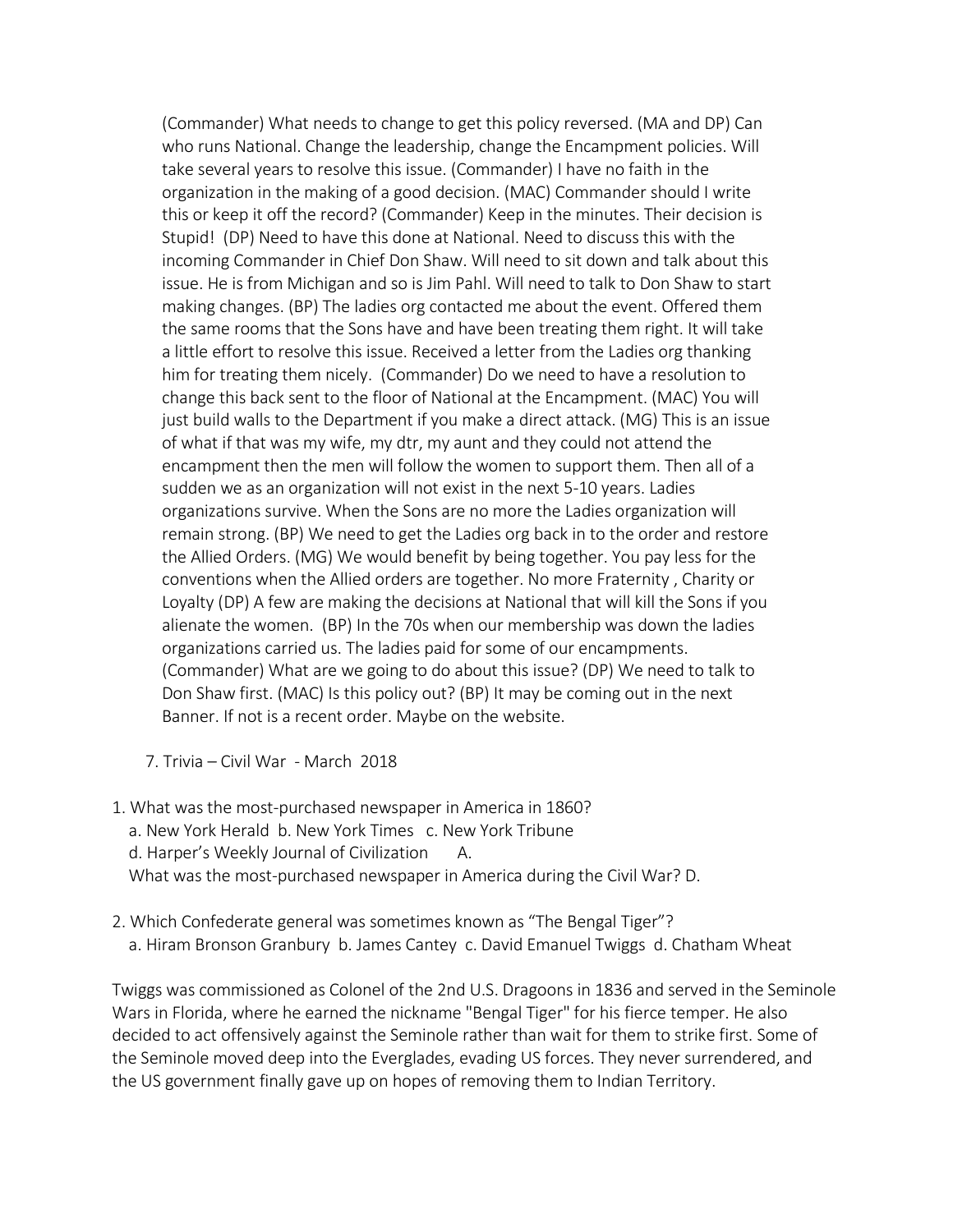3. How many former Confederate generals fought in the Imperial Mexican Army during the Juaristas Revolution? 4 – Mosby Parsons, Sterling Price, John Magruder and Joseph Shelby

Beginning in 1862, while the United States was paralyzed by Civil War, the French under Napoleon III tried to create an empire in Mexico under a puppet ruler, the Archduke Maximilian of Austria. Over the next five years of war some 300,000 Mexicans died, and French ambitions were dealt a bruising blow. How had this conflict come about, and how did a weakened, divided nation defeat one of the most powerful empires in the world?

4. T or  $F -$  The Confederacy did not mint any coins? F -A limited number of dollar and half dollar coins were minted in New Orleans before the fall of the city.

In 1861, the Civil War began. This same year, the governor of Georgia ordered Confederate troops to take over the Dahlonega Mint, which they did. On March 9, 1861 the Confederacy passed a bill authorizing the New Orleans Mint, Charlotte Mint and the Dahlonega Mint to continue producing coinage under the Confederacy.J

- 5. Which Confederate general supposedly hid behind a tree instead of leading his men into battle at Stone's River? a. Robert Hoke b. Gideon Pillow c. William Scurry d. John Gregg It was reported that during the January 2, 1863 Battle of Stones River, Pillow hid behind a tree instead of leading his men into the fray.
- 6. Before the Civil War, which of the following officers had the most seniority in the US Army: Joseph E. Johnston, Robert E. Lee, Albert Sidney Johnston?

7. T or F - More total casualties were suffered during the Seven Days Battles than during the battle of Gettysburg. F about 36,000 lost at 7 Days Battle, about 58,000 at Gettysburg

- 8. What was the last state to join the Union before the secession of South Carolina? a. Nevada b. New Mexico c. Kansas d. California
- 9. In 1861, William F. Ketchum patented what kind of weapon that saw service during the war? a. machine gun b. hand grenade c. man-portable mortar d. steam gun
- 10. Which battle contained "The Mule Shoe"? a. Cold Harbor b. Fredericksburg c. Second Manassas d. Spotsylvania Courthouse

Fun Fact - "I cannot guess Hood's movements as I could those of Johnston, who was a sensible man and only did sensible things." William T Sherman

8. Good of the Order – (MAC) had a flyer that he made for posting at libraries or museums. Post at the Civil War round table. Changes talked about. (DP) was thinking more in the line of a brochure that can be handed out with information on each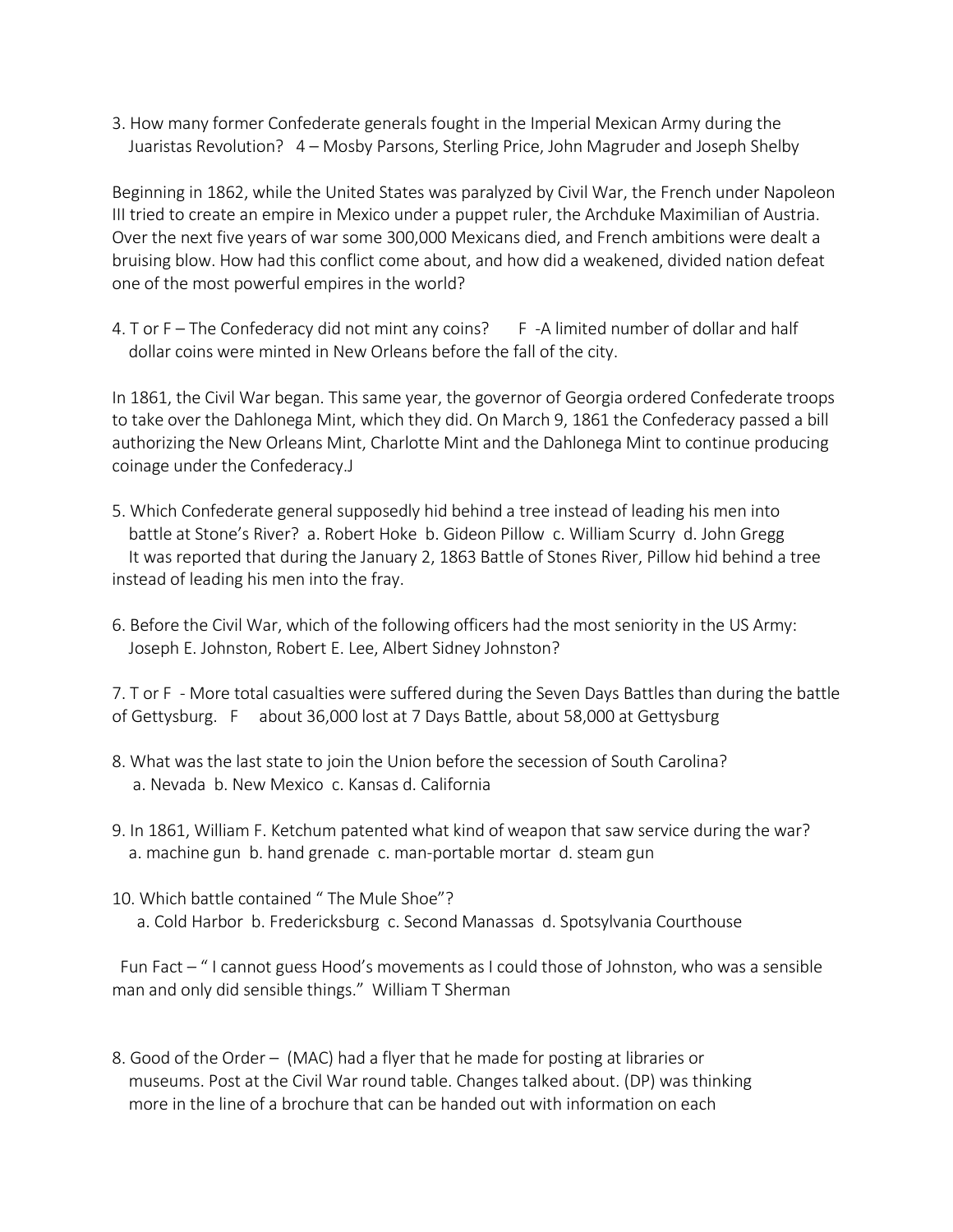speaker. (Commander) Can post on the website. Will need to wait for Walt to get his input on the topic.

Plaque for Frailey's – Cost at Arch around \$68.00. (BP) mentioned he may be able to get it cheaper. MAC to email BP with the information and the layout ideas. The Kiwanis plaque in the meeting room mentions the date of their meetings. May want to add that to our plaque. (Commander) Also may want to put our website information on the plaque as well. (Commander) Offered up a motion that the plaque can cost up to \$100.00 DP Made the motion. Mike Hudson  $2^{nd}$  – vote carried.

> Presented to Frailey's Southtown Grill for their support of U.S. Grant Camp #68 Sons of Union Veterans of the Civil War Thanks for 5 years of Good Food and a Great Atmosphere

> > September 10, 2018

or we can do --

Presented to Frailey's Southtown Grill for their support of U.S. Grant Camp #68 Sons of Union Veterans of the Civil War September 10, 2018 Meetings held on the 2nd Monday of the Month www.grant.org

9. Closing Ceremonies - Around 8:43 - MAC closed the meeting with a prayer.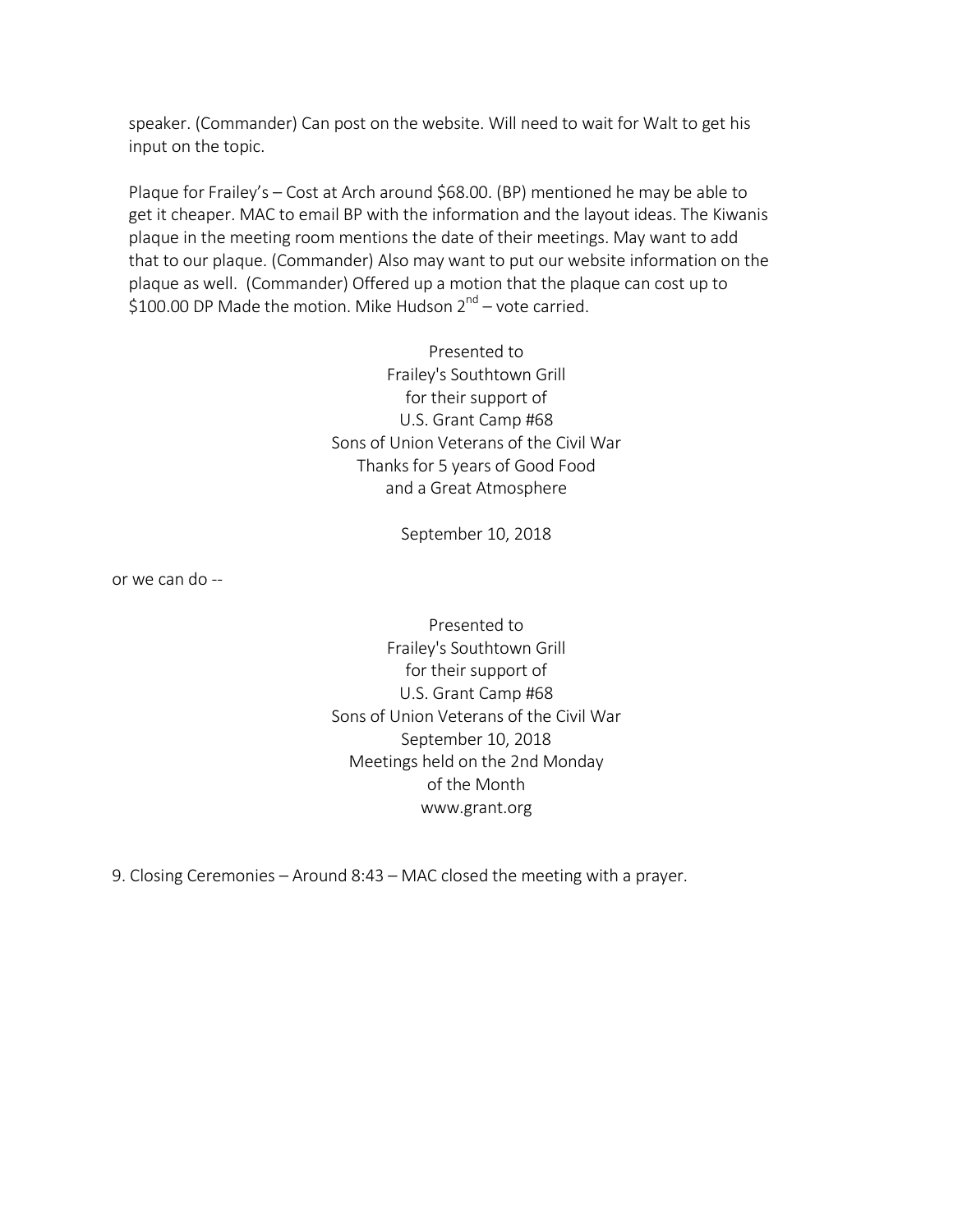## **ARTICLE I: NAME**

The name of the Order shall be the **U.S. Grant Camp #68 of St. Louis, MO, DEPARTMENT OF MISSOURI, SONS OF UNION VETERANS OF THE CIVIL WAR - ALLIED ORDERS OF THE GRAND ARMY OF THE REPUBLIC,** hereafter referred to as the **CAMP.**

## **Article 1: Organization & Exemption Purpose**

# **Section A: Organization**

*The Camp shall be constituted and remain constituted as provided by the Constitution and Regulations (C&R) governing the National Organization, Sons of Union Veterans of the Civil War, and shall be known as the Ulysses S. Grant Camp #68, SONS OF UNION VETERANS OF THE CIVIL WAR, hereafter referred to as the Camp. The Camp is organized as an incorporated association under the laws of the State of Missouri, Charter Number N00053890. The camp is also known as US Grant Camp 68,. Sons of Union Veterans of the Civil War according to the State of Missouri Registry of Fictitious Name, Fictitious Name Charter Number X01303133. The Camp shall be organized exclusively for charitable, religious, educational, and scientific purposes under section 501(c)3 of the Internal Revenue Code, or corresponding section of any future tax code.* 

## **Section B: Exemption Purpose**

*No part of the net earnings, if any, of this Camp, shall inure to the benefit of, or be distributable to its members, trustees, officers or other private persons, except that the unincorporated association shall be authorized and empowered to pay reasonable compensation for services rendered and to make payments and distributions in furtherance of the purposes described in section 501(c)3.* 

*No substantial part of the activities of the Camp shall be the carrying on of propaganda, or otherwise attempting to influence legislation, and the Camp shall not participate in, or intervene in (including the publishing or distribution of statements) any political campaign on behalf of or in opposition to any candidate for public office.* 

*Notwithstanding any other provision of these by-laws, the Camp shall not carry on any other activities not permitted to be carried on:* 

*(a) by a nonprofit corporation exempt from federal income tax under section 501(c)3 of the Internal Revenue Code, or the corresponding section of any future federal tax code, or (b) by nonprofit corporation, contributions to which are deductible under section 170(c)2 of the Internal Revenue Code, or the corresponding section of any future federal tax code.*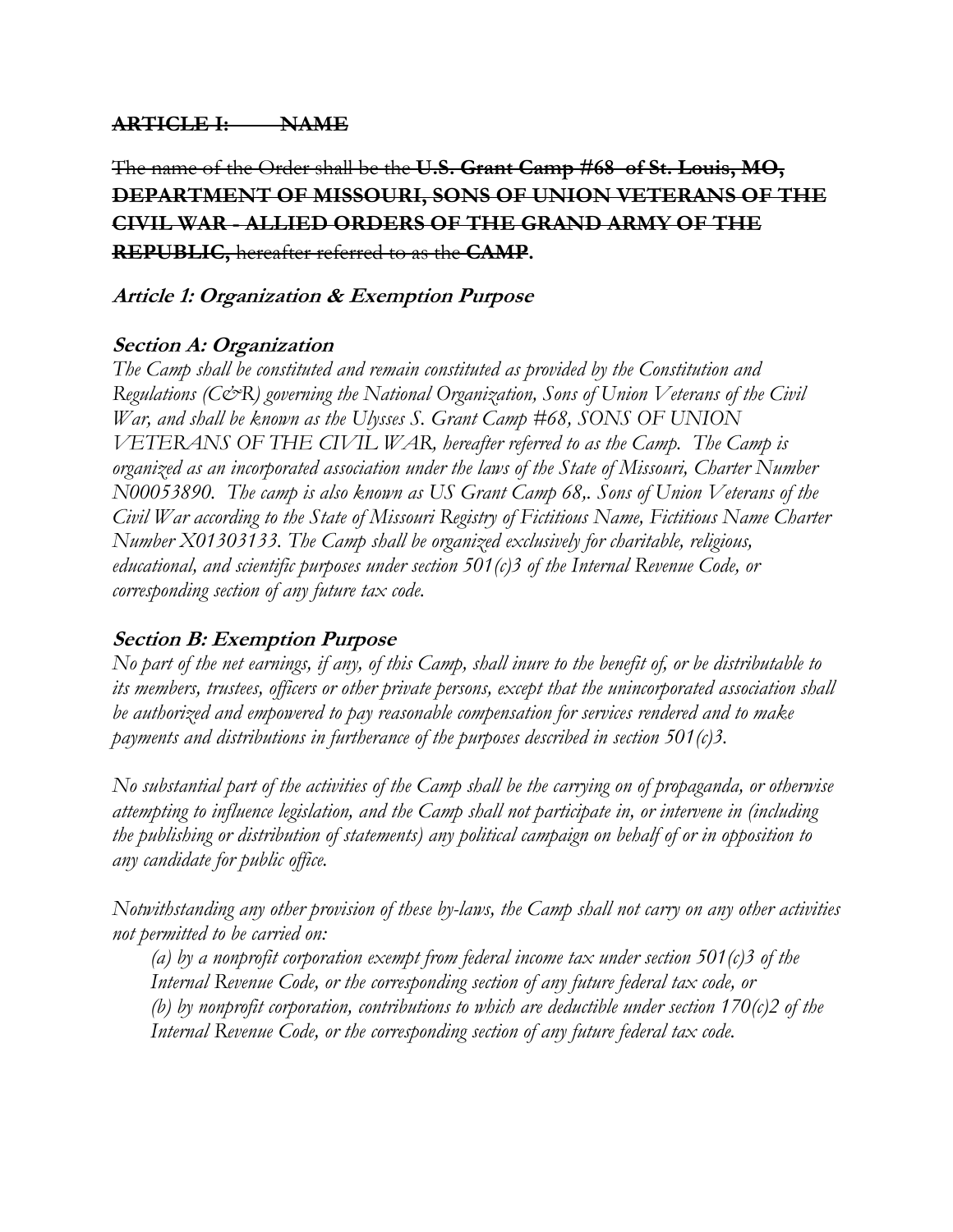#### **ARTICLE XV: DISSOLUTION AND DISPOSITION OF ASSETS**

In the case of the surrender or forfeiture of the **CAMP CHARTER**, all **CAMP** property and funds shall be turned over to the **DEPARTMENT COMMANDER** or to his duly authorized representative, and shall be held by it as a charitable trust that is held and used for the purpose which the **ORDER** exists. Any such transfer or disposal within six (6) months of disbandment or surrender of the Camp's charter without the written consent of the Department is prohibited. The property and funds of the **CAMP** shall not be divided among its members.

## **Article XV - Separation, Dissolution and Disposition of Assets**

*In the case of surrender or forfeiture of the Camp Charter, all Camp property and assets shall be turned over to the National Commander-in-Chief of the Sons of Union Veterans of the Civil War or his duly authorized representative and such become the property of the National Organization, Sons of Union Veterans of the Civil War, an organization exempt from taxes under section 501(c)3 of the Internal Revenue Code. The receipts for property and assets shall be added to the surrendered Department records.* 

*All property of the Camp shall be held by the National Organization, Sons of Union Veterans of the Civil War, as a charitable trust and used for the purpose for which the Order exists. Any such transfer or disposal within six (6) months of disbandment or surrender of the Camp Charter without the written consent of the National Commander-in-Chief of the Sons of Union Veterans of the Civil War is prohibited. The property and funds of the Camp shall not be divided among its members.* 

*In the event the National Organization, Sons of Union Veterans of the Civil War, no longer exists, said property and funds shall revert to the benefit of the first and any remaining organization of the Allied Orders of the Grand Army of the Republic or in their absence, to the holdings of the Missouri Historical Society (or State Historical Society of Missouri, or St. Louis Mercantile Library). Distribution to local county or city libraries is prohibited.* 

*Notwithstanding the above language, upon the dissolution of this organization, assets shall be distributed for one or more exempt purposes within the meaning of section 501(c)3 of the Internal Revenue Code, or corresponding section of any future federal tax code, or shall be distributed to the federal government, or to a state or local government for a public purpose.*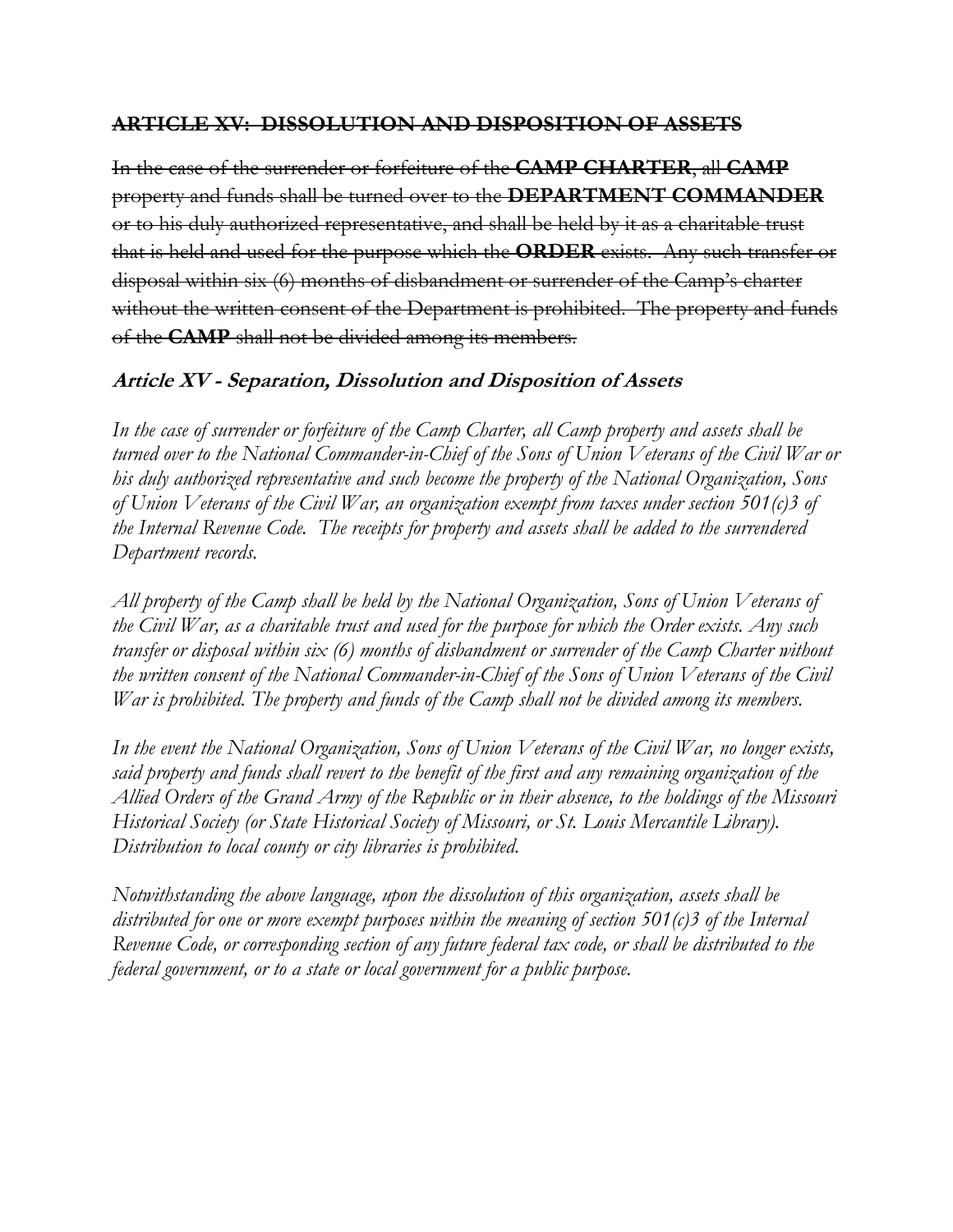#### **Article XIV – Youth Protection**

*All Brothers and guests under the age of 18 years of age shall be accompanied by a parent, legal guardian, or chaperon when participating at any SUVCW Camp event. A chaperon must be 18 years of age or older, and have written authorization from a parent or legal guardian.* 

*All Brothers must comply with all applicable laws pertaining to child protection. Any Brother who witnesses or suspects any type of physical, mental, or sexual abuse of any other Brother or guest under the age of 18 is obligated to report such activities to local authorities and the Camp Commander.* 

*Every Brother who may have direct contact with or oversight of another Brother or guest under the age of 18 (other than their child) at a SUVCW Camp event must complete a child protection course offered by a government agency or other reputable source. Evidence of course completion must be provided to the Camp Commander.* 

## **RENUMBERING OF CURRENT ARTICLES XIV THRU XVIII TO BECOME ARTICLES XV TO XIX**